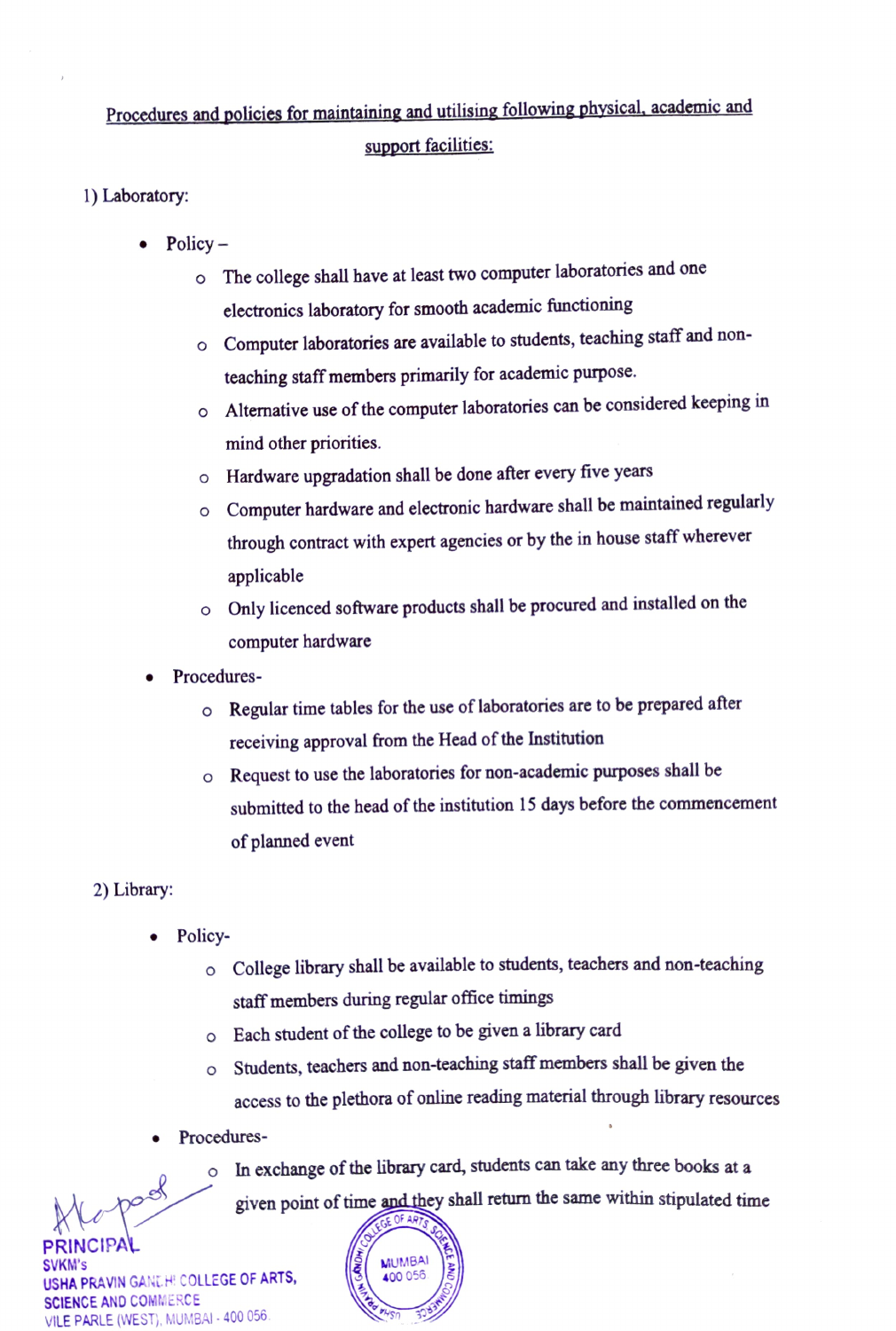failing which a specified disciplinary action can be taken against the concemed student. The same is applicable to teaching and non-teaching staff members

## 3) Sports Complex:

- Policy
	- o For indoor sports, college gymkhana facility to be used and for outdoor sports extermal facilities are to be booked on rental basis
	- o Indoor sports facilities shall be open to students and college staff
- Procedures
	- o Before using the indoor sports facilities, concerned student/s and staff member/s shall apply in advance to obtain the formal approval from the head of the institution
	- o Booking of the external venues shall be done in the most cost effective manner
- 4) Computers:
	- . Policy-
		- Each computer laboratory shall have minimum 30 computer systems
		- o User profiles for all students and staff members shall be created
		- o Each academic department shall have at least two computer systems and one laptop
		- o Departmental computers and laptops shall be used only for academic and administrative purposes
- 5) Classrooms:
	- Procedures
		- o Concerned student/s and teaching and non-teaching staff member/s shall obtain a prior permission from the head of the institution to use the classroom for purposes other than teaching and learming
		- o Prior permission shall be obtained from the head of the institution to publicise any college event in the classroom during regular permission

PRINCIRAL<br>svkm's

SVKM's  $\begin{bmatrix} 3 \\ 400 \\ 65 \end{bmatrix}$   $\begin{bmatrix} 3 \\ 400 \\ 656 \end{bmatrix}$ USHA PRAVIN GANE HI COLLEGE OF ARTS, ENCE AND COMMERCE VLE PARLE (WEST), MUMBAI - 400 056